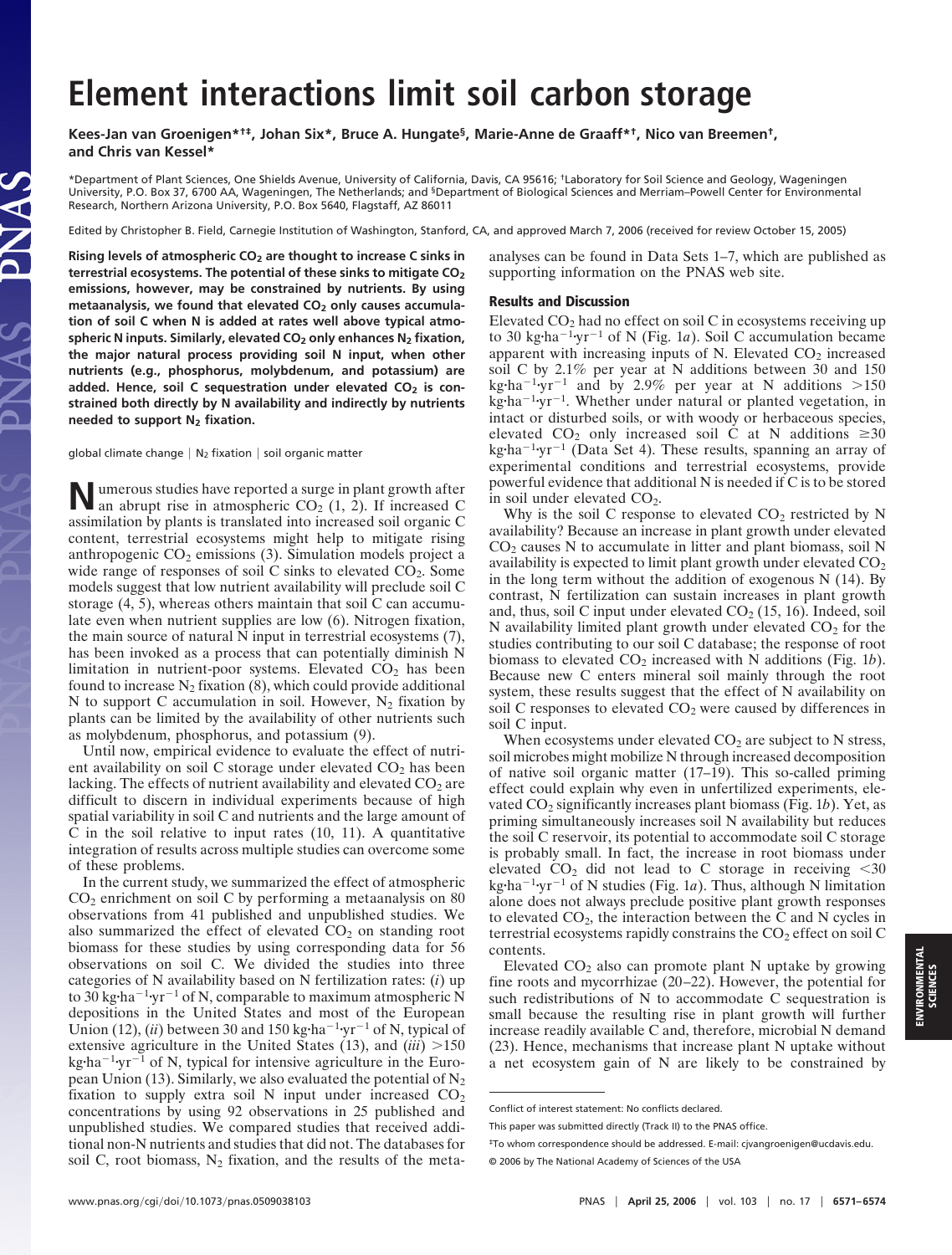

Fig. 1. The effect of elevated CO<sub>2</sub> on soil C contents, root biomass, and N<sub>2</sub> fixation. (a) Change in soil C contents as affected by N fertilization. There is a significant difference between N fertilization classes (P = 0.02). The values for <30, 30-150, and >150 kg·ha<sup>-1</sup>·yr<sup>-1</sup> of N are based on 43, 25, and 12 observations, respectively. (*b*) Change in root biomass as affected by N fertilization. There is a significant difference between N fertilization classes ( $P = 0.03$ ). The values for <30, 30-150, and >150 kg·ha<sup>-1</sup>·yr<sup>-1</sup> of N are based on 29, 17, and 10 observations, respectively. (c) Change in N<sub>2</sub> fixation as affected by nutrient additions. There is a significant difference between studies that received additional non-N nutrients (43 observations) and studies that did not (49 observations) (*P* = 0.02). All observations are weighted by experiment duration and number of replicates. All error bars represent 95% confidence intervals.

ecological stoichiometry (24) and, therefore, self-limiting (25). Thus, the potential for C storage under elevated  $CO<sub>2</sub>$  is highest for ecosystems where plant growth is not limited by N availability. In all other cases, other sources of N are needed to support plant growth and sequestration of soil C.

Nitrogen fixation has been suggested to be one of the other N sources (8). However, our metaanalysis shows that elevated  $CO<sub>2</sub>$ had no effect on  $N_2$  fixation under conditions representative of most of Earth's terrestrial ecosystems: With no fertilizer additions, with intact soils, and with naturally occurring plant communities, the response of  $N_2$  fixation to elevated  $CO_2$  was indistinguishable from zero (Data Set 6).

Across the entire data set, elevated  $CO<sub>2</sub>$  increased  $N<sub>2</sub>$  fixation when other nutrients also were added (Fig. 1*c*). These results suggest that stimulation of  $N_2$  fixation by elevated  $CO_2$  is constrained by the availability of nutrients other than N. In all but one case, non-N nutrient additions included both phosphorus and potassium, which are essential for  $N_2$  fixation (9). Because non-N nutrients were always added in combination (Data Set 3), we cannot test which elements were especially important in releasing  $N_2$ fixation from nutrient limitation. Previous studies have suggested that  $CO<sub>2</sub>$  stimulation of  $N<sub>2</sub>$  fixation is restricted by the availability of phosphorus (26, 27) and molybdenum (28). Our findings imply that such nutrient constraints are a general feature of  $N_2$  fixation responses to elevated CO<sub>2</sub>.

We found no evidence that N fertilization suppressed the response of  $N_2$  fixation to elevated  $CO_2$  (Data Set 6), even though the addition of N fertilizer frequently depresses  $N_2$ fixation (29). Because N addition often occurred in combination with additions of other elements (32 of 45 observations), this result may partly reflect the positive effects of additions of other nutrients overwhelming the negative effects of added N. However, in the subset of observations where we could assess the influence of added N in isolation (in the absence of other nutrient supplements), N fertilization had no effect on the response of  $N_2$  fixation to elevated  $CO_2$  (Data Set 6). Thus, the absence of a response of  $N_2$  fixation to elevated  $CO_2$  without additions of other nutrients was not an artifact caused by N additions.

Elevated  $CO<sub>2</sub>$  also increased  $N<sub>2</sub>$  fixation in experiments with disturbed soils, an effect comparable in magnitude with that observed by adding non-N nutrients (Data Set 6). Soil disturbance likely operates through its direct effect on nutrient availability, because it generally decreases soil organic matter contents and liberates nutrients (30). Planted communities showed a significantly stronger  $CO_2$  response for  $N_2$  fixation than natural ecosystems. Yet, all studies on natural communities were performed on intact soils, and none of them received non-N nutrient supplements. The  $CO<sub>2</sub>$  response between natural and planted communities did not differ on intact and unfertilized soil (Data Set 6). Thus, planting *per se* did not affect the  $CO<sub>2</sub>$ response of  $N_2$  fixation. Together, these results suggest that strong responses of  $N_2$  fixation to elevated  $CO_2$  depend on the availability of non-N nutrients.

The effect of  $CO<sub>2</sub>$  on  $N<sub>2</sub>$  fixation decreased with experiment duration (Data Set 6;  $P = 0.001$ ). One possible mechanism for this decline is identical to that reducing soil N availability in response to elevated  $CO_2$ : After an increase in plant growth, micronutrients required for  $N_2$  fixation accumulate in litter and plant biomass (31). The resulting decrease in non-N-nutrient availability limits the response of  $N_2$  fixation to elevated  $CO_2$  or, in some cases, even turns a stimulation into a suppression (28). In addition, light limitation, often absent in short-term experiments, is likely to become more pronounced over time under elevated  $CO_2$  (32). Together, the dependency of  $N_2$  fixation on supporting nutrients, the lack of a response in natural ecosystems, and the decreasing CO<sub>2</sub> response over time strongly imply that the role of  $N_2$  fixation in providing additional N needed for  $C$  storage under elevated  $CO<sub>2</sub>$  will be small.

## Conclusions

Results presented here show that nutrient limitations of plant growth under elevated  $CO<sub>2</sub>$  extend to soil C accumulation and N2 fixation. Our analysis thus provides empirical corroboration for the largely untested hypothesis that large C accumulations only occur with increased inputs or reduced losses of N (4, 5, 24) and broadens it to non-N nutrients. Together, these conceptual, theoretical, and empirical approaches suggest a limited potential for rapid C storage in the terrestrial biosphere after an increase in atmospheric CO<sub>2</sub>.

## Methods

Data Collection. We extracted results for soil C contents, root biomass, and  $N_2$  fixation from atmospheric  $CO_2$  enrichment studies conducted in the field, in growth chambers, or in glass houses (Data Sets 1–3). We included observations of the effect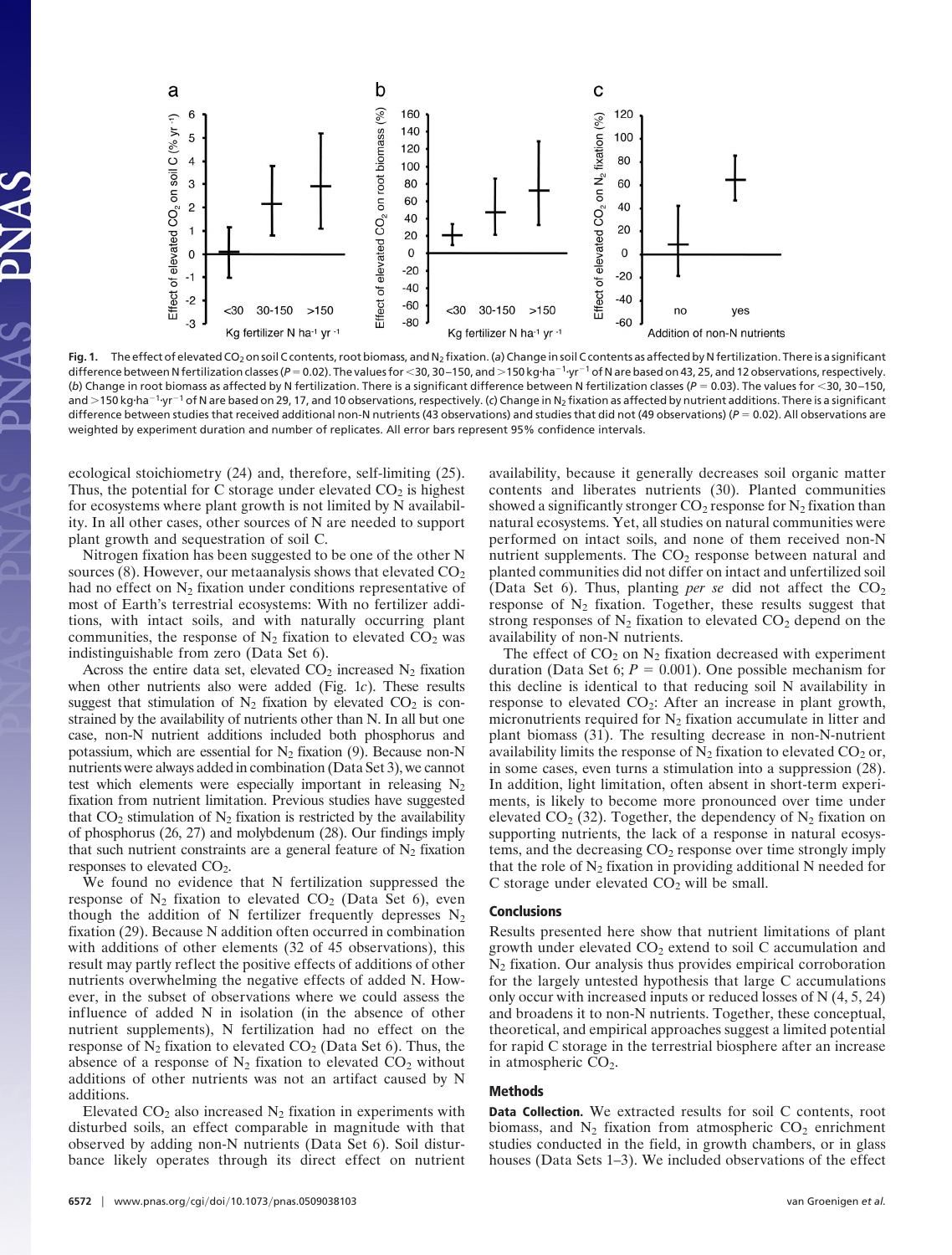of elevated  $CO<sub>2</sub>$  that met several criteria. First, the duration of the experimental  $CO<sub>2</sub>$  treatment had to be at least 100 days (the approximate length of a growing season in the temperate zone). Second, means and sample sizes had to be available for ambient  $CO<sub>2</sub>$  treatments (between 300–400 ppmV) and elevated  $CO<sub>2</sub>$ treatments (450–800 ppmV). Estimates of variance were tabulated when available but were not required for inclusion in the analysis. Third, details of experimental conditions needed to be specified. We only included studies that reported experiment duration, soil sampling depth, plant species, and the type of experimental facility. Studies also needed to indicate N fertilization rates. Most studies applied N additions directly to the soil rather than the canopy. This method of N fertilization is bypassing the possibility of foliar N uptake. Consequently, the lower threshold for N effects on soil C storage and root biomass in our metaanalysis is merely an approximation of atmospheric deposition rates.

Finally, studies needed to indicate whether they involved experiments in pots (i.e., any container with dimensions  $\leq 1$  m) or in ecosystems. We made a distinction between studies on intact and disturbed soils. The latter category included all pot studies, studies on reconstructed soils, and studies that applied tillage during  $CO<sub>2</sub>$  enrichment.

Because we examined how effects of elevated CO<sub>2</sub> varied with experimental conditions, we included separate observations of elevated  $CO<sub>2</sub>$  effects from a single ecosystem under different experimental treatments (e.g., in multifactorial studies). When studies involved more than one level of  $CO<sub>2</sub>$  enrichment, we only included results at the level that is approximately twice the ambient  $CO<sub>2</sub>$  concentration.

To increase sensitivity for detecting small effects on soil C, we included only surface soil samples, with a maximum depth of 30 cm. When studies reported soil C contents for multiple depths, we included results that best represented the 0- to 10-cm soil layer. Our analysis focuses on mineral soils; thus, we excluded measurements on forest litter layers, marshes, and bogs. Because soil C accumulates slowly over time and the effects of  $CO<sub>2</sub>$ enrichment on soil C are often difficult to discern, we only included measurements after the longest exposure period for each study. Soil C contents were all included in the database as a weight percentage. We converted results reported on an area basis to a weight basis by using soil density data whenever available. When soil density data were not reported, we converted results assuming soil bulk density of 1 g $\rm cm^{-3}$  in ambient  $CO<sub>2</sub>$  and elevated  $CO<sub>2</sub>$  treatments. We included root biomass data for the whole sampled soil depth. When root biomass data were reported for multiple years, we included data only from the year closest to the year of the corresponding soil C observation.

All forms of biological  $N_2$  fixation (i.e., free-living and symbiotic bacteria and cyanobacteria) were included.  $N_2$  fixation was determined by acetylene reduction, 15N dilution, or N contents of plant tissue when atmospheric  $N_2$  was the only available N source. We explicitly examined the temporal dependence of the  $N_2$  fixation response for multiyear studies by using one estimate per treatment combination per year. Although such measurements are not independent, this approach makes it possible to test whether the responses of  $N_2$  fixation change through time. Eliminating nonindependence by restricting the data set to one estimate per ecosystem-treatment combination did not substan-

1. Schimel, D. S. (1995) *Glob. Change Biol.* **1,** 77–91.

- 2. Mooney, H. A., Drake, B. G., Luxmoore, R. J., Oechel, W. C. & Pitelka, L. F. (1991) *Bioscience* **41,** 96–104.
- 3. Gifford, R. M. (1994) *Aust. J. Plant Physiol.* **21,** 1–15.
- 4. Hungate, B. A., Dukes, J. S., Shaw, R., Luo, Y. & Field, C. B. (2003) *Science* **302,** 1512–1513.
- 5. Rastetter, E. B., Ågren, G. I. & Shaver, G. R. (1997) *Ecol. Appl.* **7,** 444–460.
- 6. Cannell, M. G. R. & Thornley, J. H. M. (1998) *Glob. Change Biol.* **4,** 431–442.

tially alter the results (Data Set 7). Although this analysis did reveal a stronger response of  $N_2$  fixation in woody compared with herbaceous vegetation, experiments using woody vegetation were dominated by the use of disturbed soils and the addition of nonnitrogenous fertilizers (19 of 24 observations). In the absence of soil disturbance and non-N nutrient supplements,  $N_2$ fixation did not respond to elevated  $CO<sub>2</sub>$  in either woody or herbaceous plants (Data Set 7).

Metaanalysis. Data Sets 1–3 were evaluated by using metaanalysis (33). We used the natural log of the response ratio  $(r =$  response at elevated  $CO_2$ /response at ambient  $CO_2$ ) as a metric for the response of  $N_2$  fixation and root biomass to elevated  $CO_2$ . These results are reported as the percentage change under elevated  $CO<sub>2</sub>$  ( $(r - 1) \times 100$ ). The accumulation of soil C in response to an increase in C input follows a logarithmic pattern over time, yet, in the first 5–10 years, accumulation rates will be approximately linear (34). Because the average duration of  $CO<sub>2</sub>$  exposure in the metaanalysis was 3.6 years, we assumed linear changes in soil C over time. Accordingly, we used the natural log of the time-adjusted response ratio  $r_t = ((r - 1)/y) + 1$  as a response metric, with *y* as the length of the study in years. We assumed that most of the soil C input occurs during the growing season. Thus, in order to prevent overestimation of annual changes in the soil C pool in short-term studies  $($  < 1 year), we used a minimum of  $y = 1$ . Results are reported as the percentage change per year under elevated  $CO_2$  ( $(r_t - 1) \times 100$ ).

Well replicated and long-term studies provide more reliable estimates of ecosystem  $CO<sub>2</sub>$  responses (10). Thus, we weighted the response metrics by replication and experimental duration by using the function  $F_C = (n_a \times n_e)/(n_a + n_e) + (y \times y)/(y + y)$ , with  $n_a$ and  $n_e$  as the number of replicates under ambient and elevated  $CO_2$ . Using other weighting functions, such as weighting solely by the number of replicates (35) or weighting all studies equally, did not affect the outcome of our analysis (Data Sets 4–7).

The weighting function conventionally used in metaanalyses, i.e., weighting by the inverse of the pooled variance (by using the largest observed variance for missing estimates) yielded similar results. However, this function calculated weights that differed up to three orders of magnitude in size (Data Sets 1–3). By assigning extreme importance to individual observations, average effect sizes were largely determined by a small number of studies. Thus, we favor the alternative weighting functions because they assigned less extreme weights.

We used a mixed model for analysis of all three data sets, based on the assumption that random variation in  $CO<sub>2</sub>$  responses occurred between studies (14) and bootstrapping (4,999 iterations) to calculate 95% confidence intervals around mean effect sizes for categories of studies. *P* values for differences between categories of studies and for correlation with experiment duration were calculated by using resampling techniques incorporated in METAWIN 2.1 (36).

We thank J. B. West, M. Hoosbeek, S. A. Prior, F. Hagedorn, P. Ambus, P. A. Niklaus, K. Hofmockel, W. Holmes, B. Thomas, F. A. Dijkstra, J. Lichter, R. J. Norby, and W. H. Schlesinger for sharing their data; E. Ainsworth and C. Osenberg for their advice on the statistical procedures; and A. J. Bloom for useful comments on an earlier version of the manuscript. Financial support for this study was provided by the National Science Foundation and the Dutch Ministry of Agriculture, Nature Management, and Fisheries.

- 7. Galloway, J. N., Dentener, F. J., Capone, D. G., Boyer, E. W., Howarth, R. W., Seitzinger, S. P., Asner, G. P., Cleveland, C. C., Green, P. A., Holland, E. A., *et al*. (2004) *Biogeochemistry* **70,** 153–226.
- 8. Zanetti, S., Hartwig, U. A., Luscher, A., Hebeisen, T., Frehner, M., Fischer, B. U., Hendrey, G. R., Blum, H. & Nosberber, J. (1996) *Plant Physiol.* **112,** 575–583.
- 9. Vitousek, P. M., Cassman, K., Cleveland, C., Crews, T., Field, C. B., Grimm, N. B., Howarth, R. W., Marino, R., Martinelli, L., Rastetter, E. B., *et al*. (2002) *Biogeochemistry* **57,** 1–45.